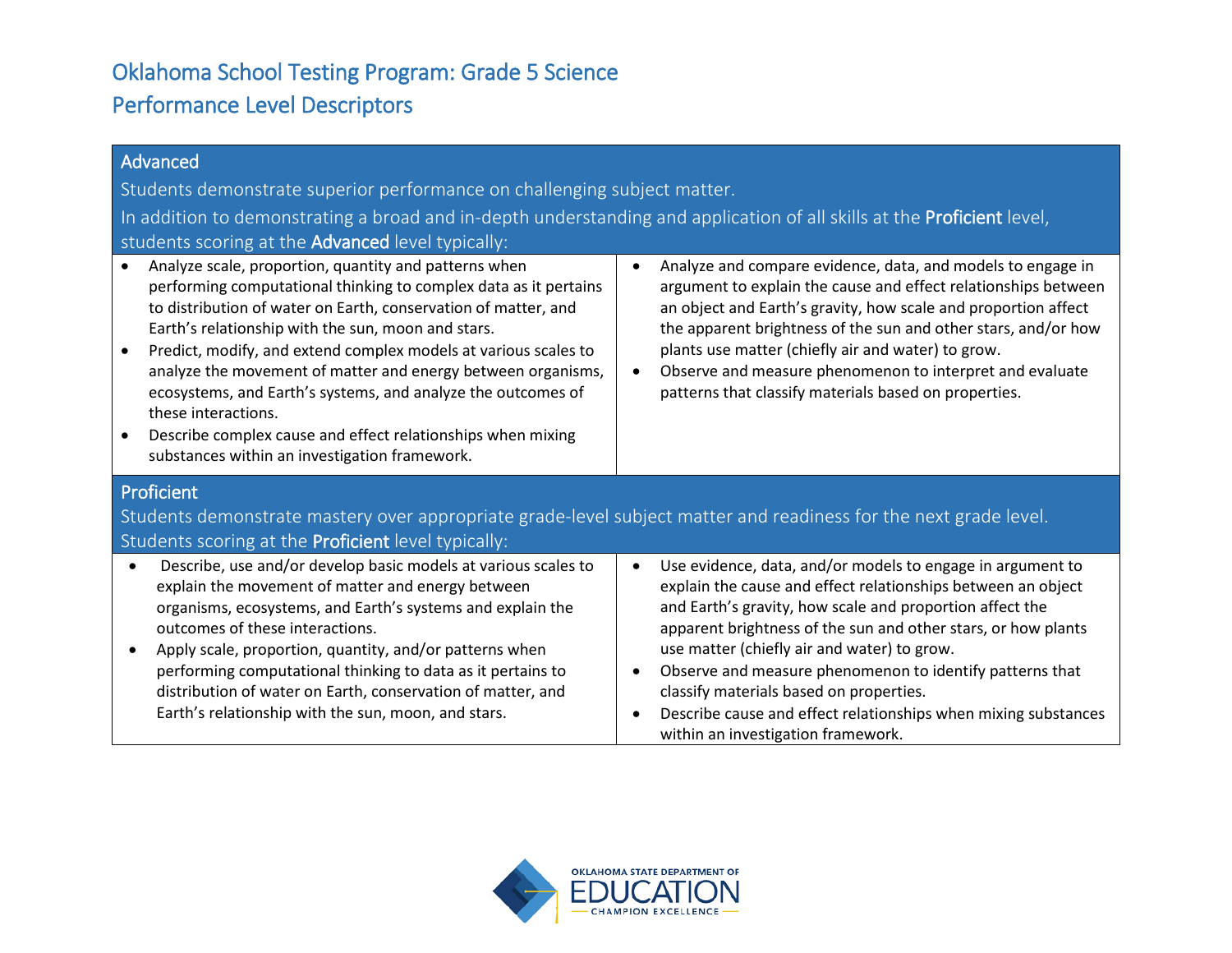## Oklahoma School Testing Program: Grade 5 Science Performance Level Descriptors

| <b>Basic</b><br>Students demonstrate partial mastery of the essential knowledge and skills appropriate to their grade level.<br>Students scoring at the <b>Basic</b> level typically:                                                                                                                                                                               |                                                                                                                                                                                                                                                                                                                                                                                                                  |  |
|---------------------------------------------------------------------------------------------------------------------------------------------------------------------------------------------------------------------------------------------------------------------------------------------------------------------------------------------------------------------|------------------------------------------------------------------------------------------------------------------------------------------------------------------------------------------------------------------------------------------------------------------------------------------------------------------------------------------------------------------------------------------------------------------|--|
| Identify basic models to represent common features of matter<br>and/or energy, ecosystems, and/or Earth's systems.<br>Recognize scale, proportion, quantity, or patterns when<br>performing basic computations with data as it pertains to<br>distribution of water on Earth, conservation of matter, and/or<br>Earth's relationship with the sun, moon, and stars. | Identify evidence, data, or models to distinguish relationships<br>between an object and Earth's gravity, how basic scale and<br>proportion affect the brightness of the sun and other stars, or<br>how plants use air and water.<br>Observe or measure phenomenon to recognize patterns of<br>materials. Students can identify basic relationships when<br>mixing substances within an investigation framework. |  |
| <b>Below Basic</b><br>Students have not performed at least at the <b>Basic</b> level.                                                                                                                                                                                                                                                                               |                                                                                                                                                                                                                                                                                                                                                                                                                  |  |

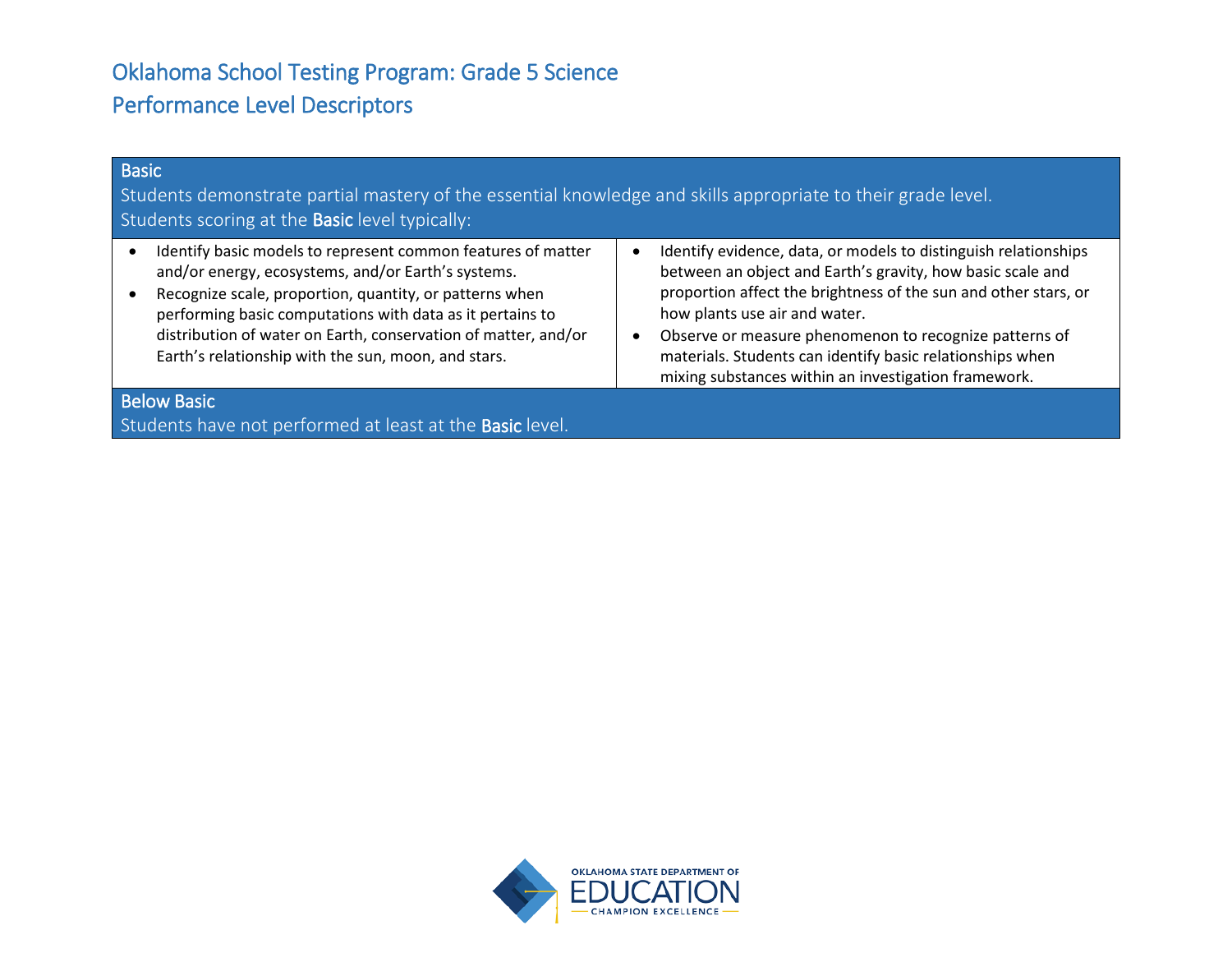## Oklahoma School Testing Program: Grade 8 Science Performance Level Descriptors

| Advanced<br>Students demonstrate superior performance on challenging subject matter.<br>In addition to demonstrating a broad and in-depth understanding and application of all skills at the Proficient level,<br>students scoring at the Advanced level typically:<br>Evaluate, revise, or develop a model from evidence, or apply<br>models to complex concepts involving conservation of matter in<br>chemical reactions, patterns in the structure and function of<br>waves, or stability and change at varying scales in Earth's<br>systems.<br>Design, evaluate, or modify investigations about stability and<br>$\bullet$ | Modify, synthesize, or apply a design solution, or evaluate<br>$\bullet$<br>evidence of relationships within a design solution in various<br>systems involving energy transfer in chemical reactions or forces<br>in collisions.<br>Analyze, infer, relate, or identify complex relationships within a<br>system to construct or evaluate explanations for evidence of |  |
|----------------------------------------------------------------------------------------------------------------------------------------------------------------------------------------------------------------------------------------------------------------------------------------------------------------------------------------------------------------------------------------------------------------------------------------------------------------------------------------------------------------------------------------------------------------------------------------------------------------------------------|------------------------------------------------------------------------------------------------------------------------------------------------------------------------------------------------------------------------------------------------------------------------------------------------------------------------------------------------------------------------|--|
| change of forces and motion, or analyze and draw conclusions<br>from patterns in data about common ancestry and diversity of<br>organisms, the geologic history of Earth, or natural hazards.                                                                                                                                                                                                                                                                                                                                                                                                                                    | anatomy and common ancestry of organisms, or aspects of Earth<br>systems including geologic history, materials and processes,<br>natural resources, or human impacts on those systems using the<br>concept of patterns in cause and effect relationships or the<br>concept of scale and proportion.                                                                    |  |
| Proficient                                                                                                                                                                                                                                                                                                                                                                                                                                                                                                                                                                                                                       |                                                                                                                                                                                                                                                                                                                                                                        |  |
| Students demonstrate mastery over appropriate grade-level subject matter and readiness for the next grade level.                                                                                                                                                                                                                                                                                                                                                                                                                                                                                                                 |                                                                                                                                                                                                                                                                                                                                                                        |  |
| Students scoring at the Proficient level typically:                                                                                                                                                                                                                                                                                                                                                                                                                                                                                                                                                                              |                                                                                                                                                                                                                                                                                                                                                                        |  |
| Make predictions about, describe, develop, or use a given model<br>$\bullet$<br>involving conservation of matter in chemical reactions, patterns<br>in the structure and function of waves, or stability and change at<br>varying scales in Earth's systems.                                                                                                                                                                                                                                                                                                                                                                     | Use, describe, or explain a design solution, or identify evidence of<br>$\bullet$<br>relationships within a design solution in various systems involving<br>energy transfer in chemical reactions or forces in collisions.<br>Construct explanations by identifying, describing, or comparing<br>$\bullet$                                                             |  |
| Identify, describe, or explain how to plan or perform<br>$\bullet$<br>investigations about stability and change of forces and motion, or<br>identify and apply patterns in data about common ancestry and<br>diversity of organisms, the geologic history of Earth, or natural<br>hazards.                                                                                                                                                                                                                                                                                                                                       | evidence of anatomy and common ancestry of organisms, or<br>aspects of Earth systems including geologic history, materials and<br>processes, natural resources, or human impacts on those systems<br>using the concept of patterns in cause and effect relationships or<br>the concept of scale and proportion.                                                        |  |